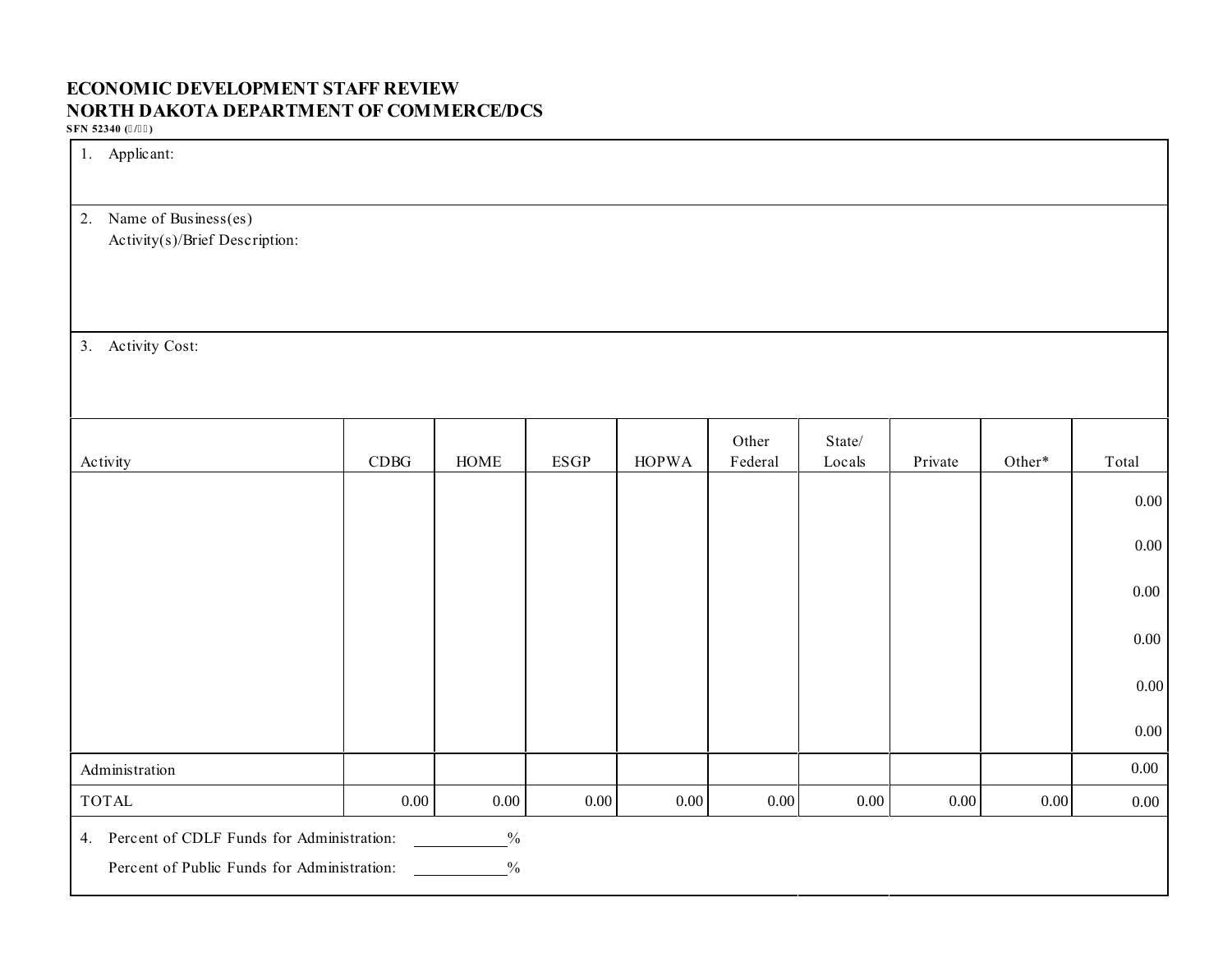# DETERMINATION OF ELIGIBILITY FOR ECONOMIC DEVELOPMENT

- A. National Objective
	- $\Box$  Benefit to low and moderate income persons/households
		-
		- $\Box$  Prevention or elimination of slums and blight
		- $\Box$  Activities designed to meet community development needs having a particular urgency
- B. Economic Development Eligibility Requirement
	- $\Box$  Activity to be carried out in a neighborhood consisting predominantly of persons of low and moderate income and provides services for such persons.
	- $\Box$  Activity involves facility designed for use predominantly by persons of low and moderate income
	- $\Box$  Activity will involve employment of persons, a majority (51%) of whom are of low and moderate income

| PROPOSED EMPLOYMENT |                      |                          |  |  |  |  |  |
|---------------------|----------------------|--------------------------|--|--|--|--|--|
|                     | <b>FTE Positions</b> | Percentage of            |  |  |  |  |  |
| Created             | Retained             | Low & Moderate<br>Income |  |  |  |  |  |
|                     |                      |                          |  |  |  |  |  |
|                     |                      |                          |  |  |  |  |  |

- C. Need for CDBG Funding
	- $\Box$  Inadequate equity
	- $\Box$  Inadequate private lender financing
	- $\Box$  Inability to pay market rates
	- $\Box$  Excessive site development costs
	- $\Box$  Inability to qualify for other state & federal financing programs
	- $\Box$  Need for incentive financing
	- $\Box$  Other: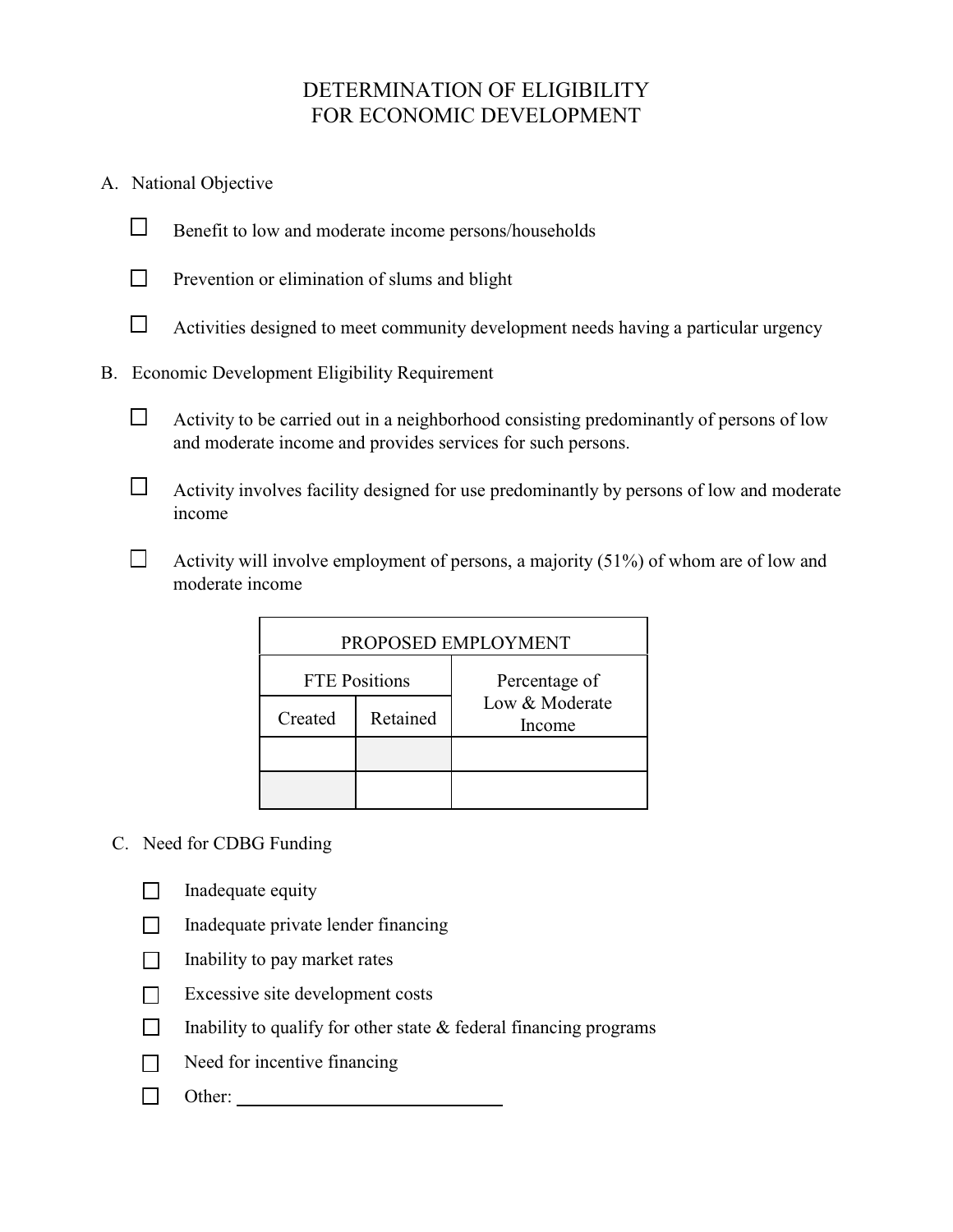# BUSINESS DESCRIPTION - SUMMARY OF BUSINESS PLAN (Attach additional pages if needed)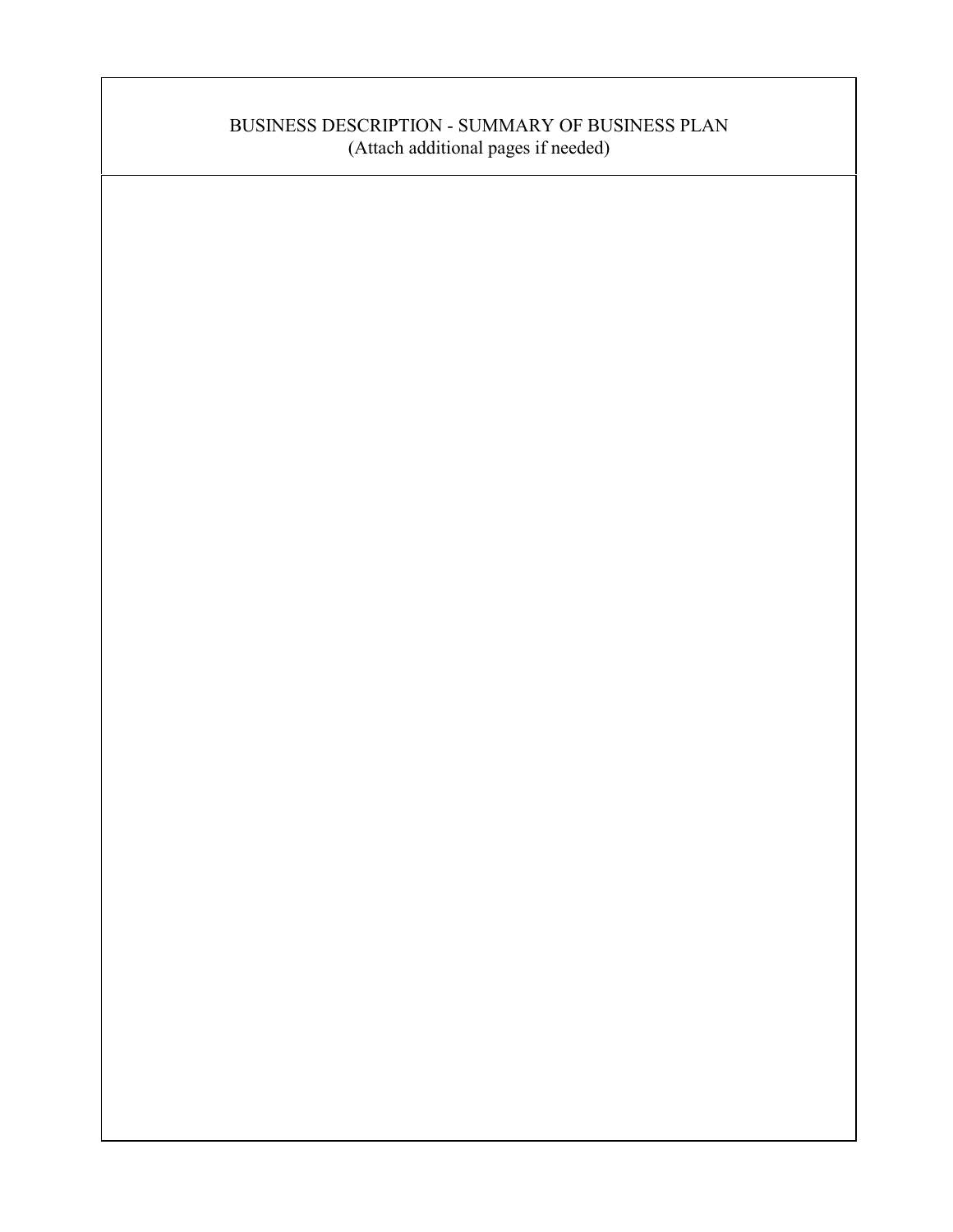## ANALYSIS OF PROPOSED FINANCIAL PACKAGE

- Proposed Terms
- Financial Package Are project cost reasonable?
- Financing Alternatives Are other source of financing committed?
- CDBG justification funds are not substituted for non-Federal financial support
- Analysis of Financial Statements Is the project financially feasible with the proposed terms?
- Review appropriateness of projections of revenues, expenses, debt service and return on equity investments in the project
- Evaluate the financial viability of the project
- When does the project reach a break even point?
- Support Information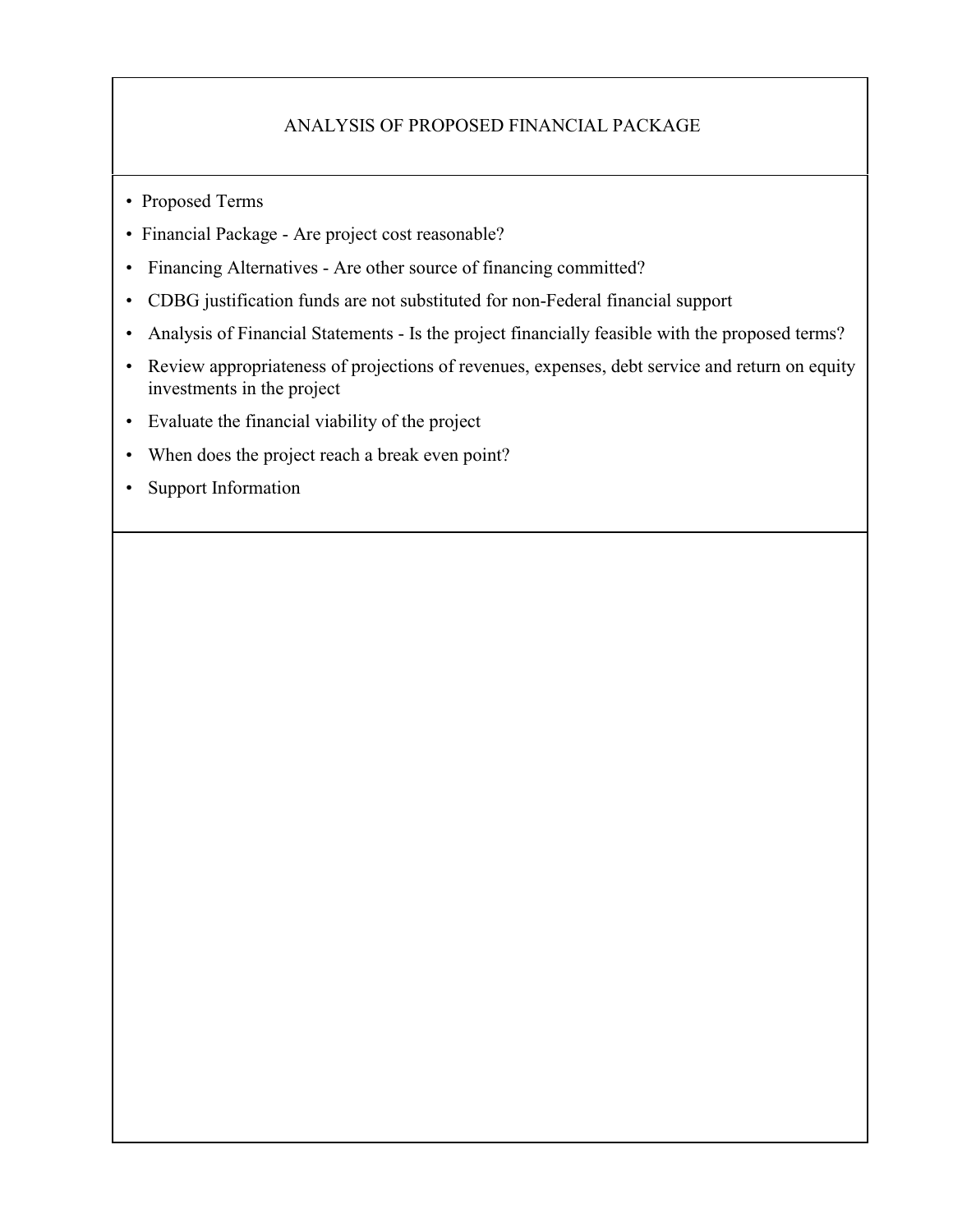# PRODUCTION ANALYSIS

- Plant
- Identification of Supplier
- Cost Breakdown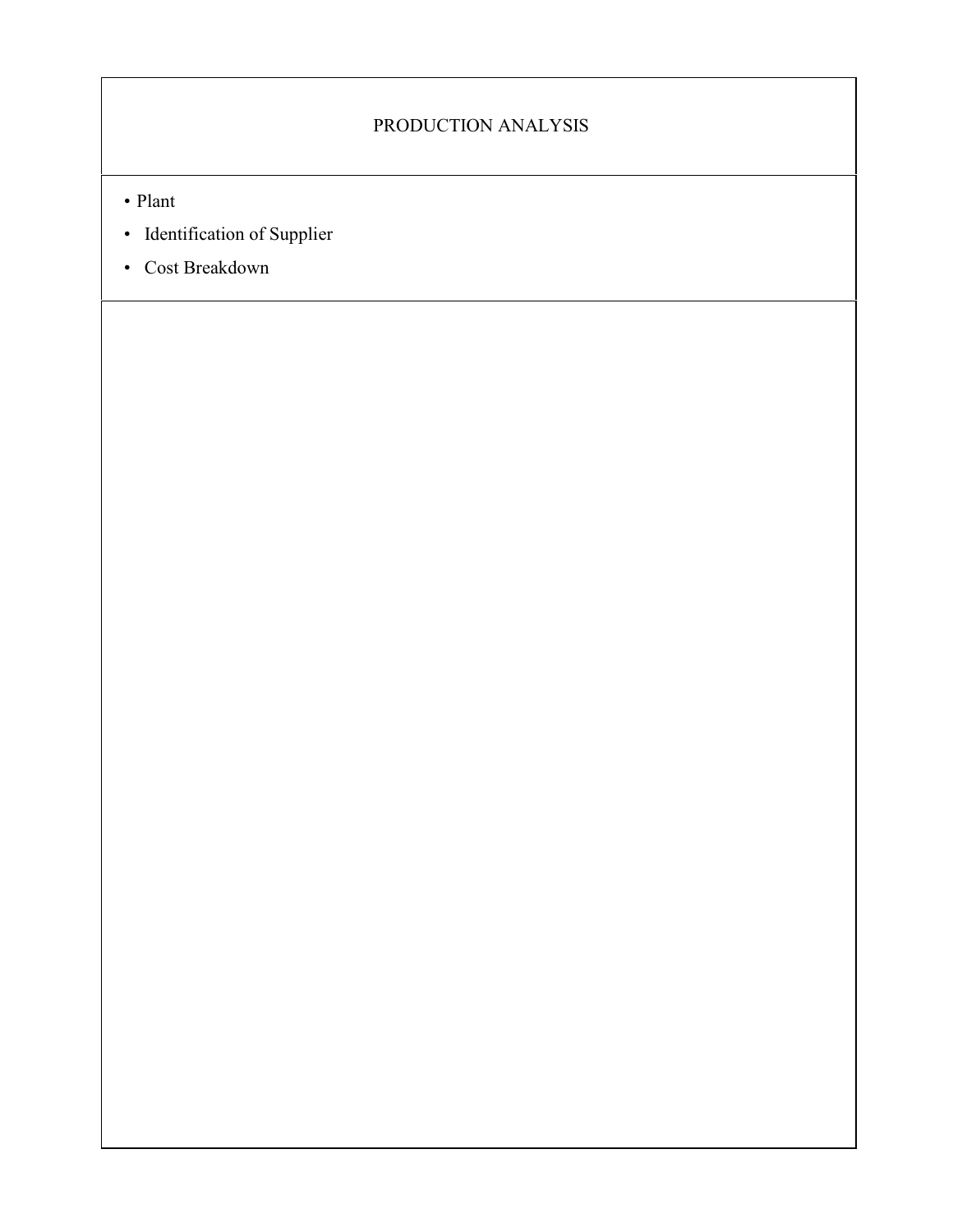## MARKETING AND DISTRIBUTION ANALYSIS

- Define Market & Trend
- Competition: Price & Cost
- Testing & Support
- Marketing Strategy
- Adequacy of Distribution System
- Commitment of Distributors
- Pricing Strategy
- Purchase Commitment or Interest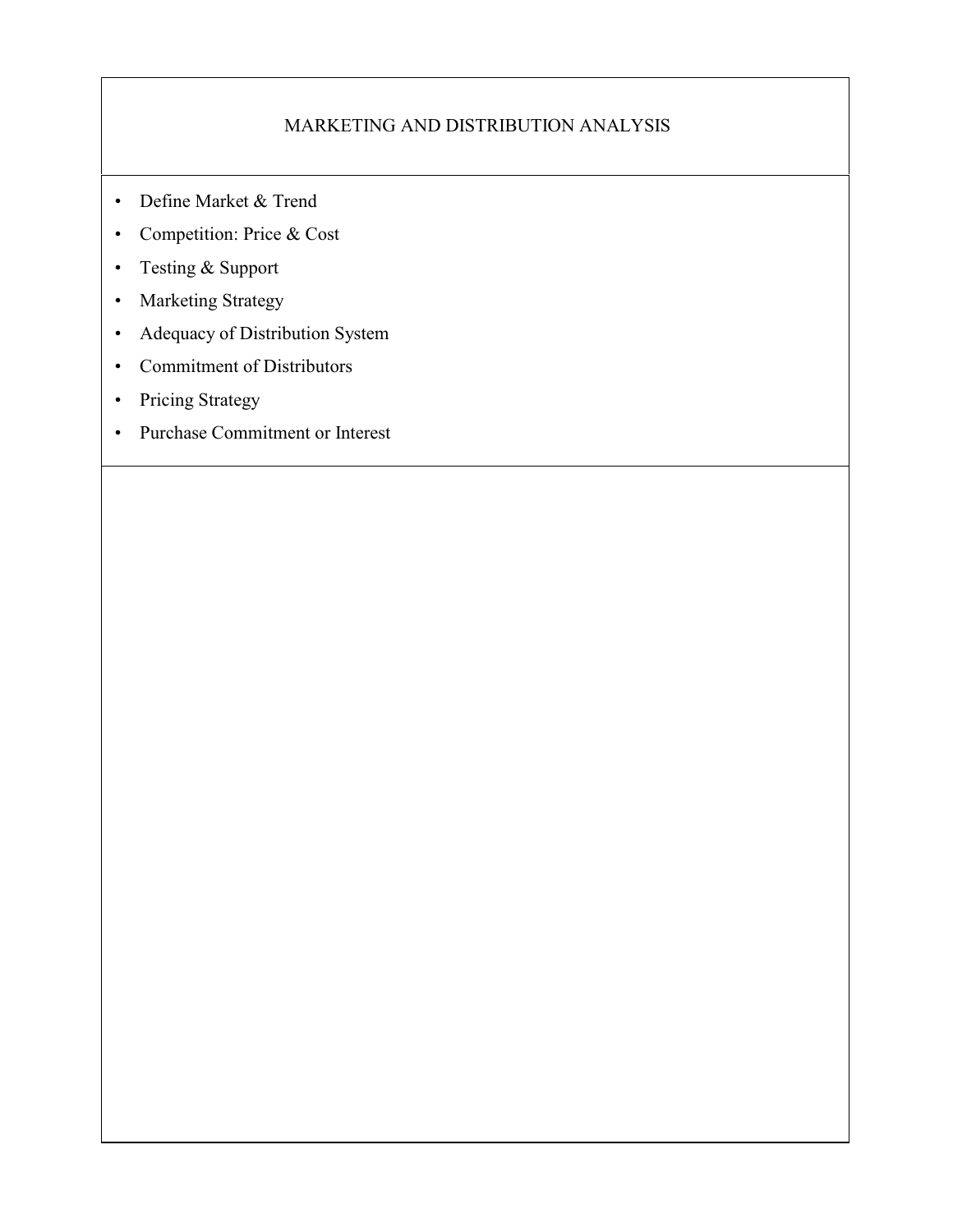## MANAGEMENT ANALYSIS

- Adequacy of Management Team
- Identification of Team Deficiencies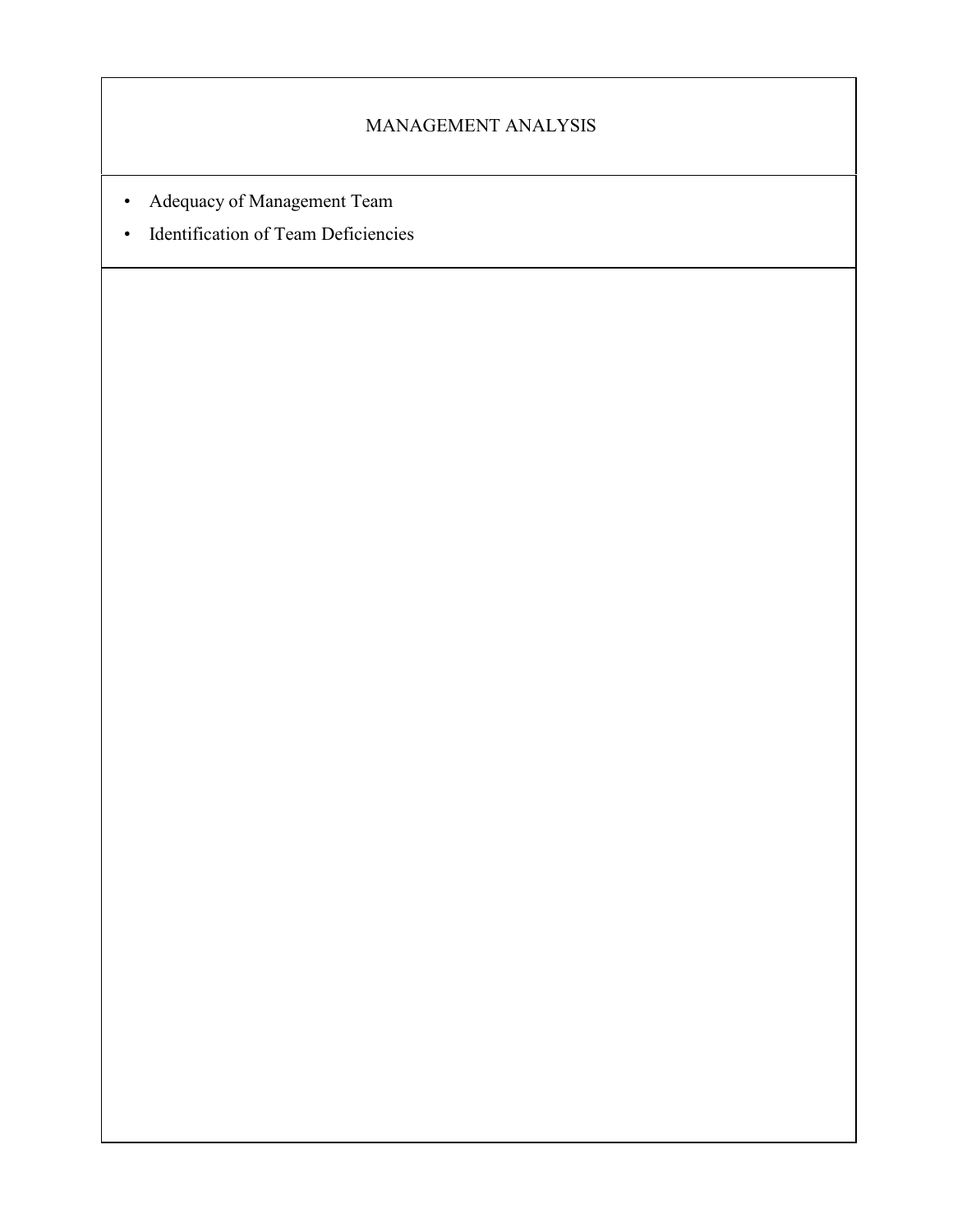## PUBLIC BENEFIT ANALYSIS

- Number of jobs created, number of LMI jobs to be created, types of jobs created, education required for position, etc.
- Type of goods or services provided.
- Other development which is likely to be stimulated in the area by the activity funded.
- Increases to the tax base including property, sales, and income taxes in the area.
- Increases in needed services which result from the activity.